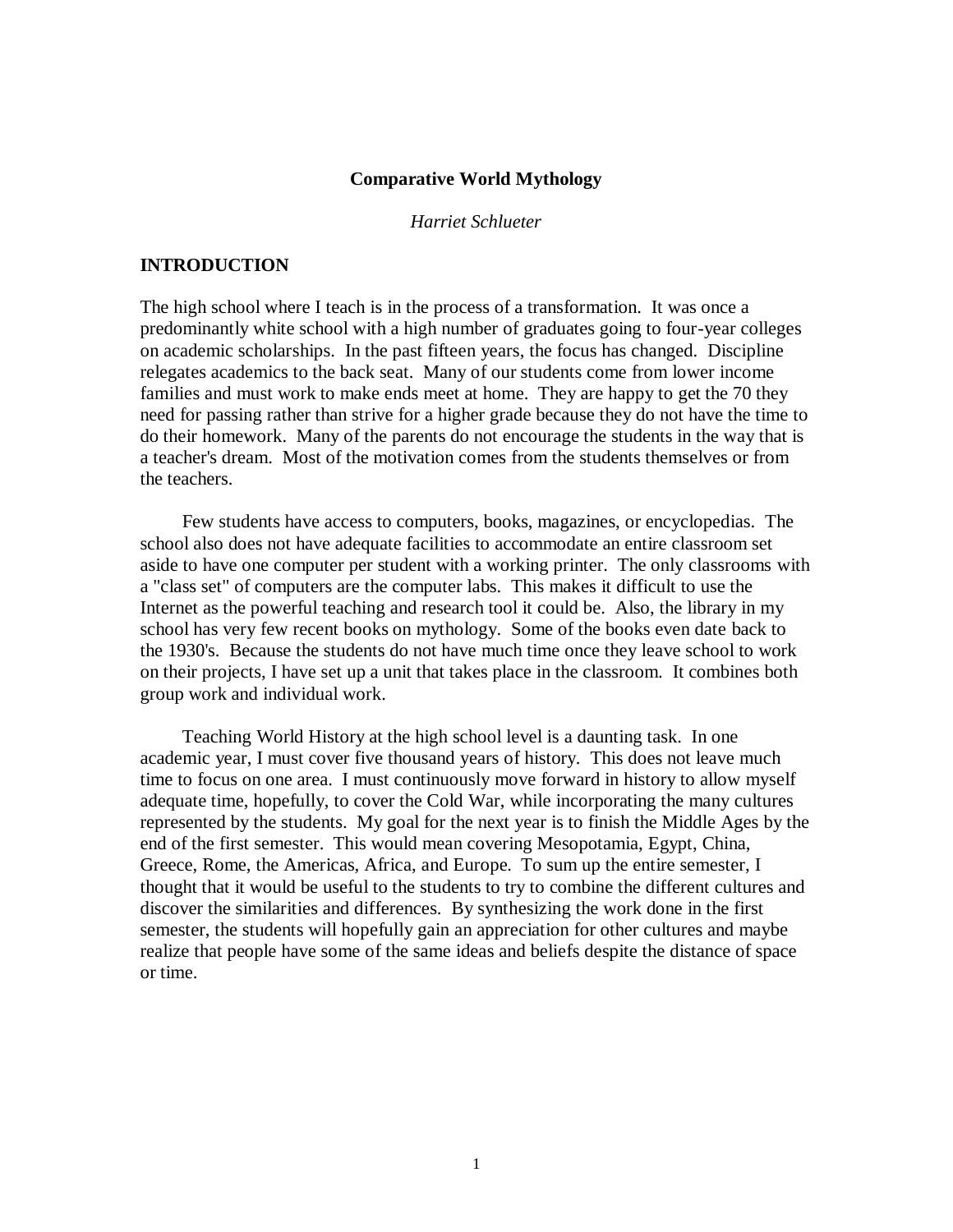#### **AN OVERVIEW OF THE UNIT**

After a brief review of the areas that can be selected for the project, I would discuss myths with the students, dispelling any misconceptions about mythology that the students may have. The students would then break into groups and I would give them a myth to analyze. The myths would be from various cultures and with various themes. These mini-projects could then be presented orally or on paper, in order to prepare the students for the major task ahead of them, namely taking three or four cultures and comparing a specific type of myth across these cultures.

Some examples of the types of myths that can be used are myths on:

- a) creation
- b) the flood
- c) twins and brothers.

I chose these three topics because they are found in many parts of the world. They span both time and place with many similarities and yet some differences. They will allow the students to see how cultures can interact as they develop, and will teach them to appreciate commonalities among human societies that cannot have interacted historically.

#### **Mythology**

Mythology is often thought of as a narration of events that could not be explained by ancient man. As more research has been done in the field of mythology, that narrow definition no longer holds true. Myths can encompass the goodness that people are expected to show. They can demonstrate the virtues and values that are important in a culture. Myths can be associated with religion, government, warfare, discrimination, or any other aspect of cultures. Some narratives do express things beyond rational explanation; mythologies, however, go deeper and develop a sense of what ideal society involves and also symbolize human society as a whole. Ideal societies are often shown or presented through their opposites. Characters in the myths are often punished for breaking some known rule or not paying homage to a custom that is common. This is used to teach people how to be good citizens and follow the way of the land.

Myths were often lengthy songs that were transmitted orally before they were written. The poetic form of the song, including formulas the singer could repeat and reshape, allowed him to remember great amounts of stories and relay them to a listening audience. Myths were sometimes used to bolster the power of the ruling classes. Kings and warriors were venerated in the myths and often looked up to as heroes. These same rulers were often brought down by the very power they had on account of *hubris*, or their own pride. These are just broad descriptions of myths and their many uses in societies around the world.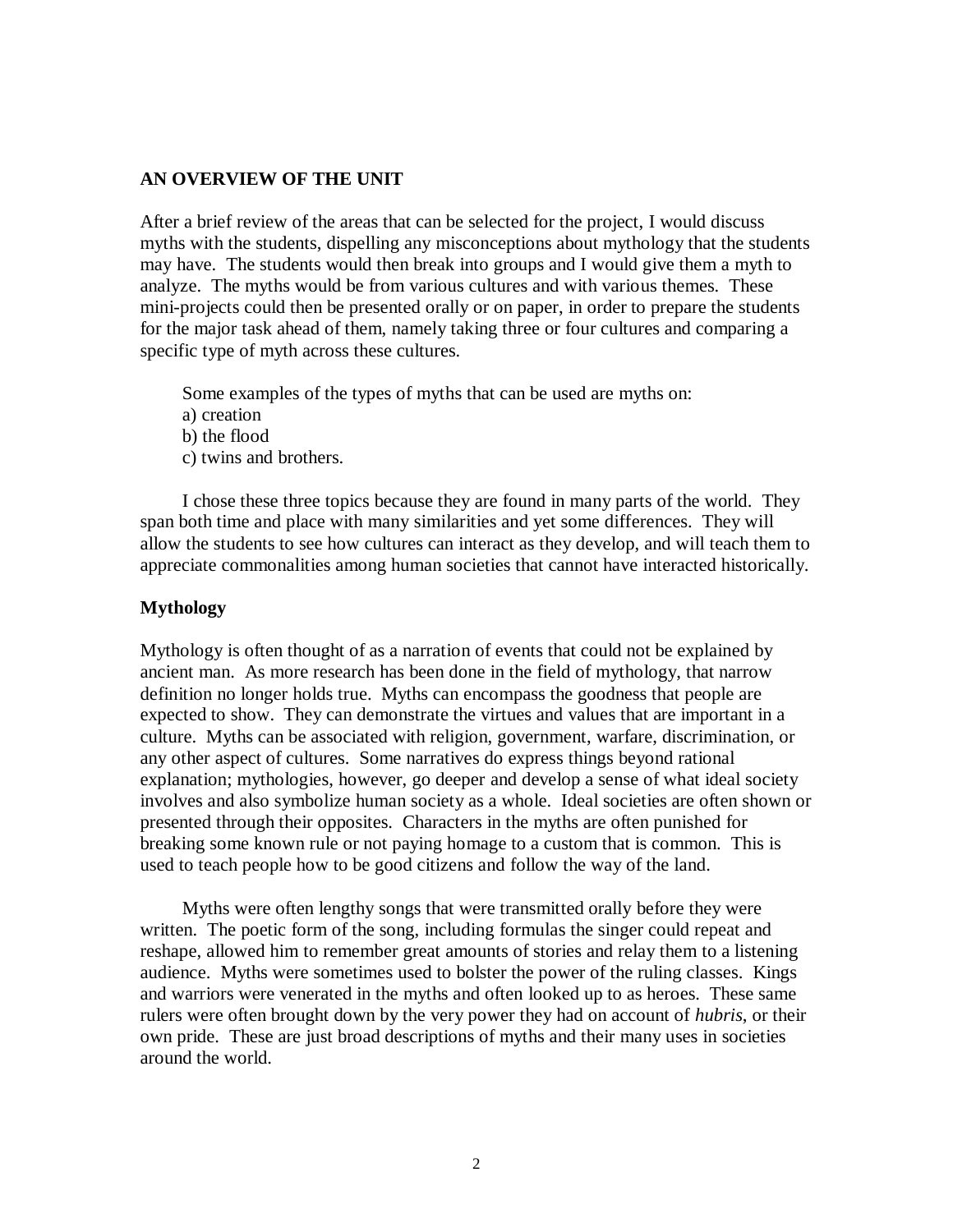#### *a) Creation Myths*

It is reasonable to imagine that every society needs a set of creation myths. People must have the opportunity to explain where they came from and how they got where they are. Creation myths often order society and put gods, people, and animals in the places where they belong: gods above kings, kings above the other humans, humans above animals. The creation myth gives the ruling class the ability to name someone in power and then trace the lineage back to his ancestor. Creation myths also glorify the gods. The gods breathe life into the world and the human beings. The gift of life to humanity requires that men pay the gods back through rituals. Some myths of different cultures betray the belief that the main reason humans were created was to be able to pray to the gods and make sacrifices to them. The creation myths often give the specific gods specific areas that they rule. Different deities were thought to protect and control specific realms of human activity or defined areas of the world; thus, for example, to alleviate a drought, prayers and offerings would be addressed to the rain god. The messages conveyed by myths served mythmaking societies or groups to justify their domination of others or to impose rules that would command respect because they were supported by divine authority.

Creation myths vary throughout the world; however, many of them begin with a vision of chaos or complete disorder. The aim of the creation myth is to bring the chaos under control and promote civilization. Creation myths from around the world often start with water or darkness enveloping the entirety of the known universe. Out of that emptiness comes earth, air, water, and the heavens. Often, an image of the underworld is also developed. Humans and animals are created and placed on earth.

Greek myths offer examples of the creation myth. The Greek myths of the Theogony describe how primal deities associated with the perceived parts of the physical world emerge from an original emptiness thanks to the fertility of the Earth. The creation myth includes a succession myth. Eventually the heaven, the earth and the sea are ruled by the gods and goddesses that become the Olympians, with Zeus as the supreme god. After Zeus and his allies overthrow the Titans, he faces a great monster, Typhon, in a battle that shakes the Earth and causes great turmoil in the universe. In one version Prometheus is given the task of giving traits to each of these creatures and finally gives fire to man. The fire represents both the actual fire that can be used for warmth, cooking, and metalwork, and the knowledge that is associated with light. Zeus, angered by the knowledge presented to man, punishes Prometheus for bestowing fire to the humans.

The Babylonian Creation Epic (Enuma Elish) contemplates the harsh reality of the lives of the early Mesopotamians. The area of Mesopotamia was inhospitable and plagued with natural disasters, most notably the unpredictable floods of the Tigris and Euphrates rivers. The Babylonian myth relates the creation of the world and man: the gods and their personalities and traits, and the relationship between the two. As in Greek mythology, there is a battle between the gods for power. This battle causes universal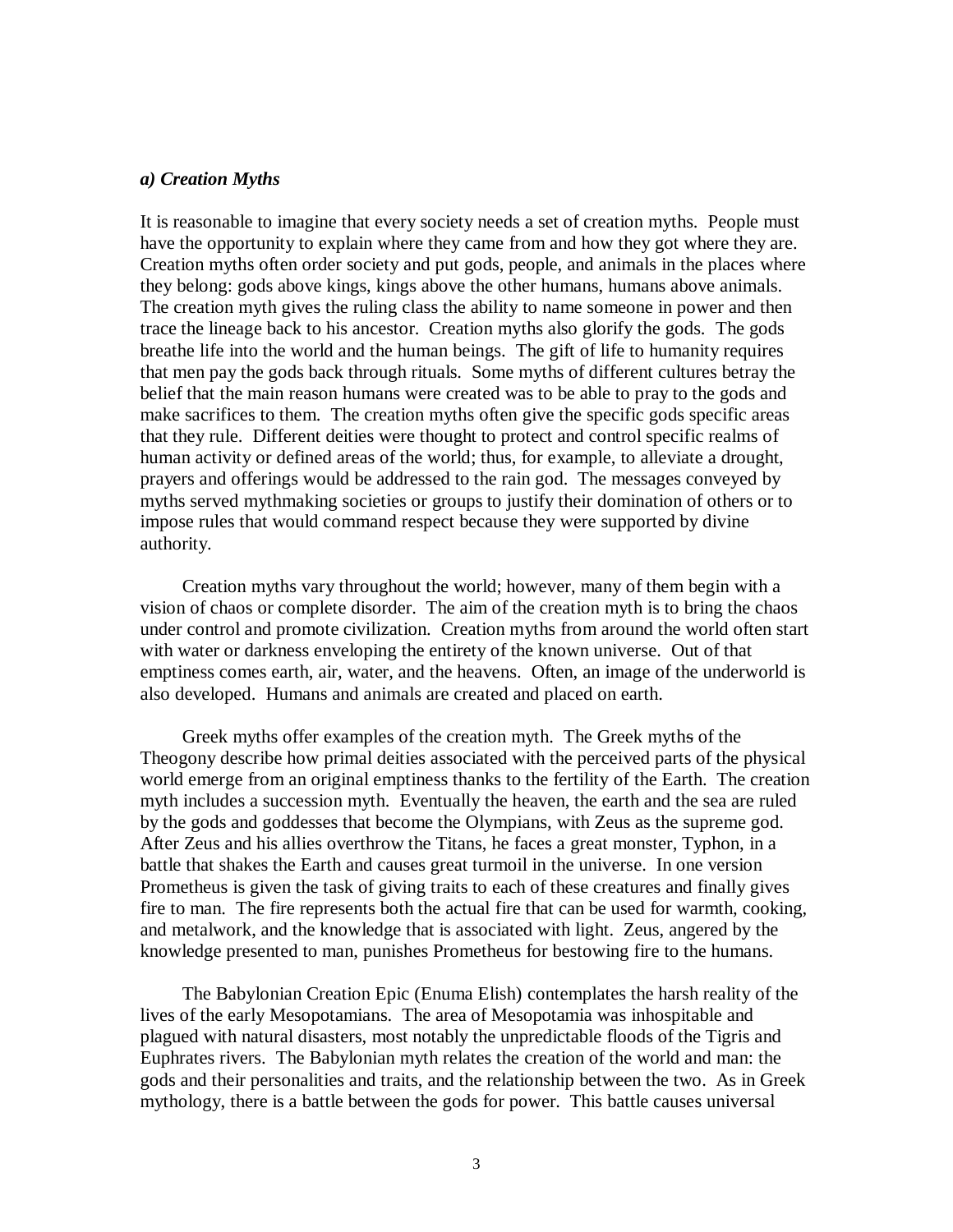events and changes that affect the lives of the ancient Mesopotamians. Eventually, Marduk overthrows Tiamat and her consort thereby ridding the earth of chaos. Order rules the universe. My source for this myth is Meyer.

Other groups in the Near East had creation myths also. The Hebrew creation myth is outlined in the Bible. Genesis begins with a void; earth is not formed and there is only darkness. Unlike the previous two myths, the universe in the Old Testament is created by a single entity, God. God speaks and His desire is done. The first development is light, which is differentiated from the darkness. The creation continues for five days until the earth is ready for man. Then on the sixth day, God creates animals and man and places them into the Garden of Eden. Once in the Garden of Eden, Eve is created to be a companion to Adam. Eventually, Adam and Eve eat from the Tree of Knowledge and are banished from the garden. As in the Greek myth, the light of knowledge begins the cycle of history for man. (Source: the Bible)

In the Americas, the Quiche had a strong creation myth. The Quiche believed that in the beginning there was nothing. There was no sound, no movement, and no man or beast. The land had not been created and there was only a still sea. The only beings at this time were the creation gods. The gods decided that man needed to be created; therefore, the water had to recede and land had to be formed. After the land was created, the animals were placed on the land. The gods tried to get the animals to praise the gods, but they could not speak. It was decided that animals should live outside and be sacrificed and eaten. The gods then attempted to make man. The first try was using mud, but man was too soft and melted away. The gods used wood, but this man had no soul. Most of the wood men were destroyed, and the remainder became the monkeys that live in the jungles of Central America. (Source: Meyer)

The Yoruba peoples of Nigeria tell a creation myth that begins with Oloron, the sky god. Oloron dropped a chain from the sky to earth, and his son, Oduduwa, climbed down the chain. With him, he took a handful of dirt, a five-toed chicken, and a palm nut. Oduduwa threw the dirt on the waters that covered everything below the sky and put the chicken on the dirt. The chicken moved the dirt until the first dry ground developed. On this first ground, Oduduwa created the Ike kingdom and became the first king. He planted the palm nut which grew into a large tree representing his offspring. Oduduwa is considered the father of all the Yoruba. He crowned the male offspring and sent them to establish their own kingdoms. They alone were the divine rulers. (Source: Encyclopedia Mythica)

The Potuwatomi Nations of the Great Lake region of North American tell the story of the Anishnabe. The Great Creator told Anishnabe to go and name everything. During his wanderings, he realized that he was the only species that did not have a mate, and he was lonely. His travels took him to the Great Lakes, where he heard a song coming across the lake. A woman was singing about making a home for him. He fell in love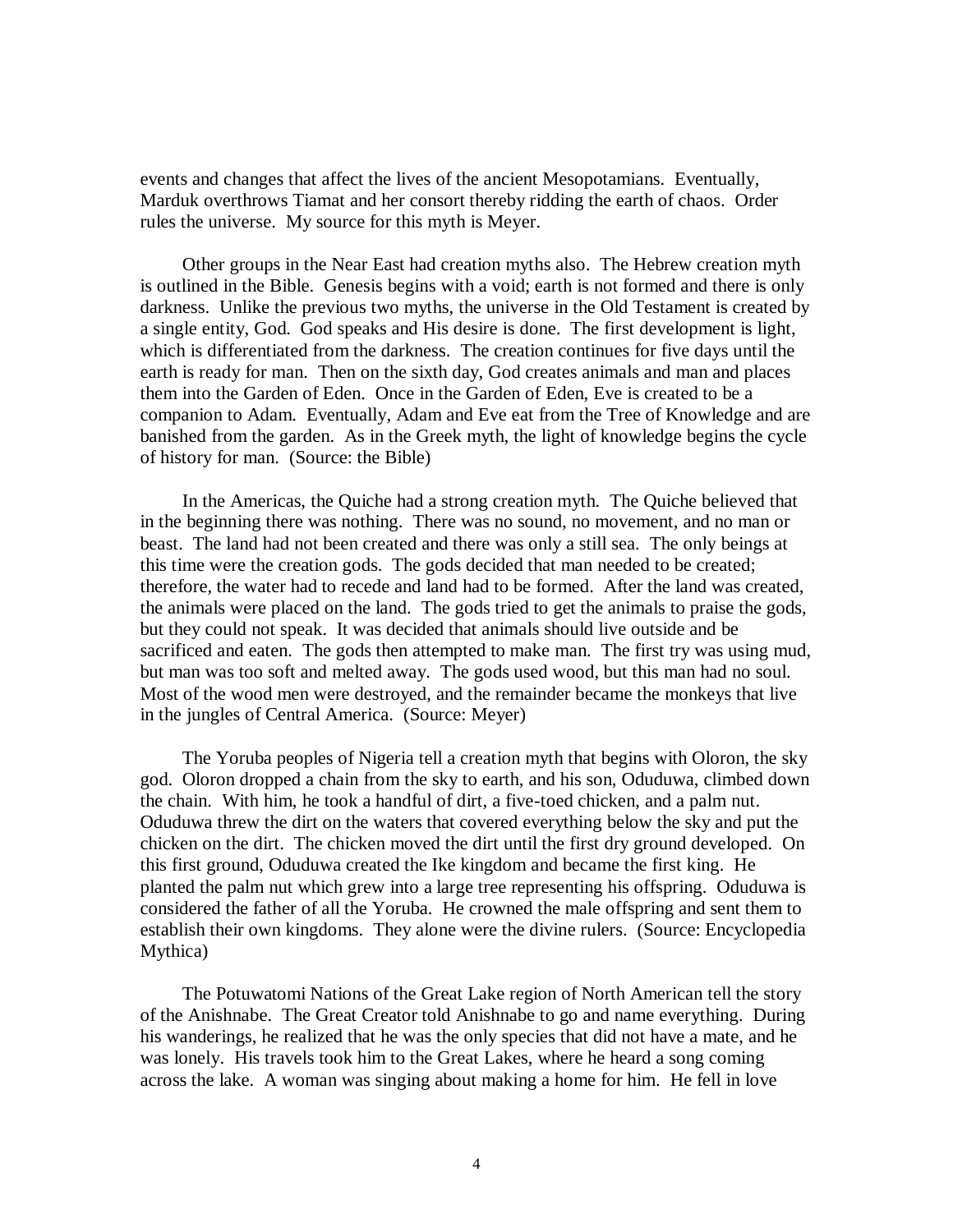with the song and the woman. He learned how to cross the river and married the woman, The Firekeeper's Daughter. They had four sons who helped populate the world.

Each of the four sons went one of the four directions of the earth. They each married the daughter of the Spirit of the direction in which they went. One son went North. He had a hard life but realized that the snow cleansed the earth. Because of the snow, North is represented by the color white. The second son went East. He discovered the rising sun and that fire was the center of all life and knowledge. The fire and sun led to yellow becoming the color of the East. Son number three went South. He found the seeds that life comes from, with the color red representing the life's blood. And lastly, the fourth son went to the mountainous West. He found the setting sun which represented the circle of life. West's color is black to represent the dark time. (Source: Bierhorst)

P'an Ku mythology can be found in China. In this creation myth, P'an Ku grew in a cosmic egg which contained all the elements of the universe. As P'an Ku grew, he separated earth and sky from each other. As he grew even larger, he divided the opposites of nature, such as male/female, light/dark, and Yin/Yang. P'an Ku also created the first human while still inside the egg. After 18,000 years of developing inside the egg, P'an Ku hatched and the universe was created. P'an Ku, however, died immediately because of the difficulties of making the universe. P'an Ku's eyes became the moon and sun; his sweat the rain. His voice is found in the thunder, and his body formed the geological features of the earth. (Source: Encyclopedia Mythica)

#### *b) Flood Myths*

Flood myths are also found in many parts of the world. Across cultures and times, the flood myth keeps appearing as a reminder of the destruction the gods can unleash when provoked. Prior to the flood, in most myths, humans have behaved so poorly as to intensely anger the gods. The gods are so disappointed in the humans, who have been created to sanctify the gods, that they are willing to destroy every living thing on earth so as to punish the erring humans. In most flood myths, humanity is destroyed with on**e** or two exceptions. These people are usually above reproach and have pious souls. The complete destruction of the known world of the myth-tellers is the result of gods that have been insulted by the behavior of the humans. The gods want to rid the world of the evil and begin anew with a race that will respect the gods and their wishes.

The flood myth is usually followed by a rebuilding. The humans start over and build new civilizations that replace the old. The structures of life are put in order and reerected with the good on top and the evil absent. This shows the resilience of the ancient peoples around the world. Even though the human race is decimated by horrendous flooding, the survivors turn to their gods once more for strength and civilization repairs the problems that led to the first flood, at least for a while. In this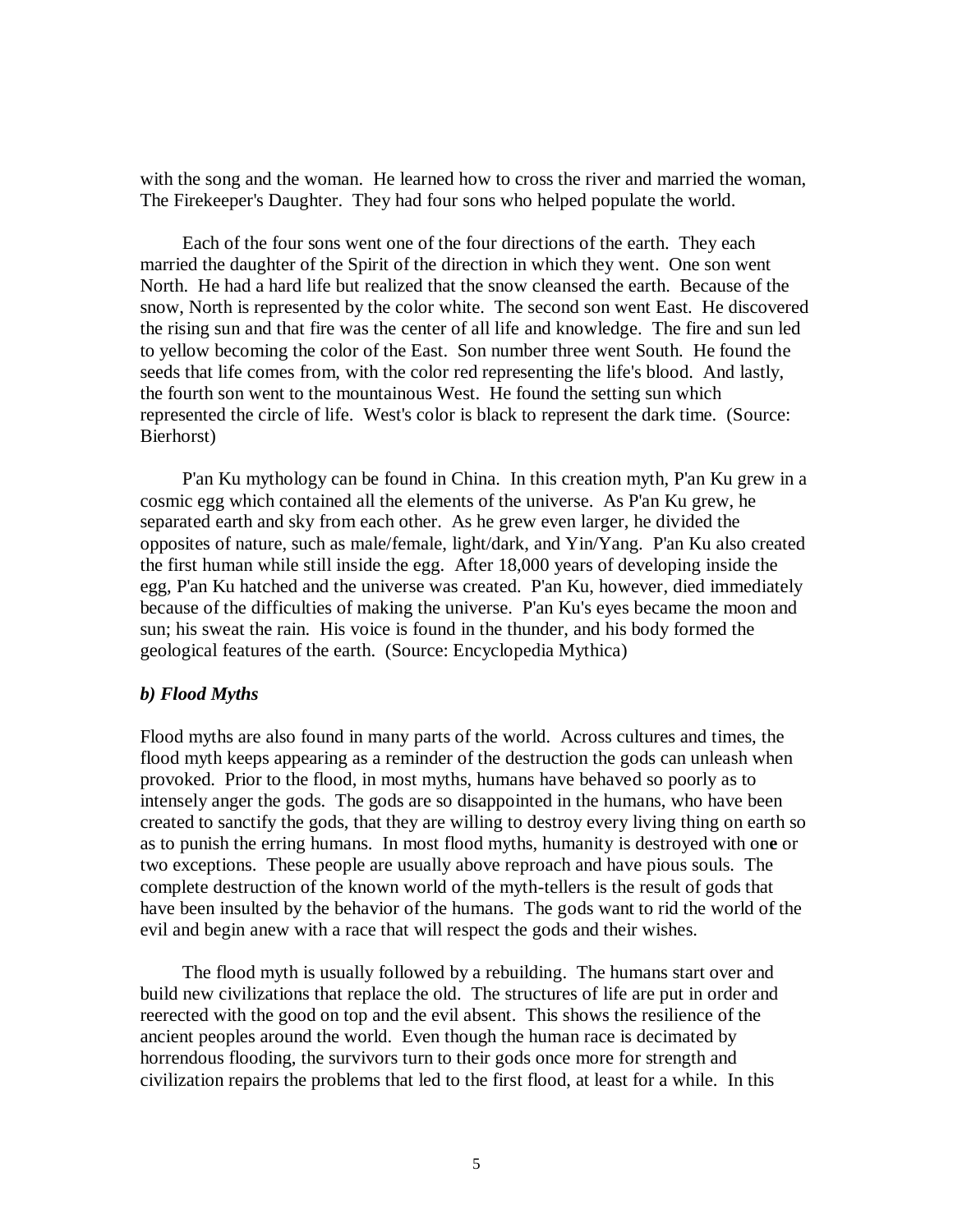way, creation and flood myths are often interlinked and impossible to separate from each other.

There are two schools of thought surrounding the development of the flood myth. The first is based upon the notion of cultural diffusion. This concept entails one myth being passed around the world through trade and travel with changes occurring to correspond with each culture's gods and beliefs. This idea is commonly supported when dealing with the myths from the Middle East and Mediterranean area. These myths are very similar when the names of the gods are taken away. However, the cultural diffusion theory falters when myths are discovered from areas that had no contact with the Middle East or any Mediterranean group. There is historical evidence that, **w**hen the myths from these areas developed, certain groups were isolated, and yet these groups have flood myths that have similarities to most flood stories. This fact suggested to historians that catastrophic flooding occurs in most parts of the world and that it was normal for people to write about a subject they knew and had witnessed.

An ancient Babylonian text known as the Atrahasis Flood is a classic example of the flood myth. The gods have created man to do the work that the gods and goddesses no longer want to do. The gods and goddesses, because they do no work, depend on mankind to insure their food and drink through sacrifices. The population of the humans grows and grows until they are so loud that they disturb the immortals. The gods decide to rid the Earth of the humans. To do so, they attempt plague, famine, and drought, but each time the human population explodes and stresses the Earth. Enki, the god of the deep, gives the humans advice each time that saves their race and stops the destruction. Finally the gods are so angry with the humans because of the damage to the Earth and the disturbances to the gods that they send a flood to destroy the population. Once again, Enki steps in and saves the human race by telling Atrahasis, a pious man, to build an ark and save himself. Later, after the humans are gone, the gods are hungry but have no source for food. Then, Atrahasis sacrifices to the gods who eat. Rules are then established to control the human populations. Certain women are set aside as nonchildbearers. Also new immortals are created that cause miscarriages and infant mortality in Babylon. These creatures lead to a population control that keeps the world in balance. (Source: Dundes)

In Genesis, Noah is faced with the same destruction of the human race. God thought that man was evil and had to be destroyed. Despite being sad about having to destroy what He had made, God made his decision. There was one exception to the complete evil that God saw in man. He saw the good in Noah and his family and vowed to save them. He warned Noah of what was to occur in the future and told him to build an ark to save his family and the animals. God instructed Noah in the exact specifications of the ark and Noah set to building the ark. When the rain began to fall, Noah took his family and two of each animal into the ark. The rain finally ceased and Noah sent a dove to see if the water level had fallen. The bird came back but brought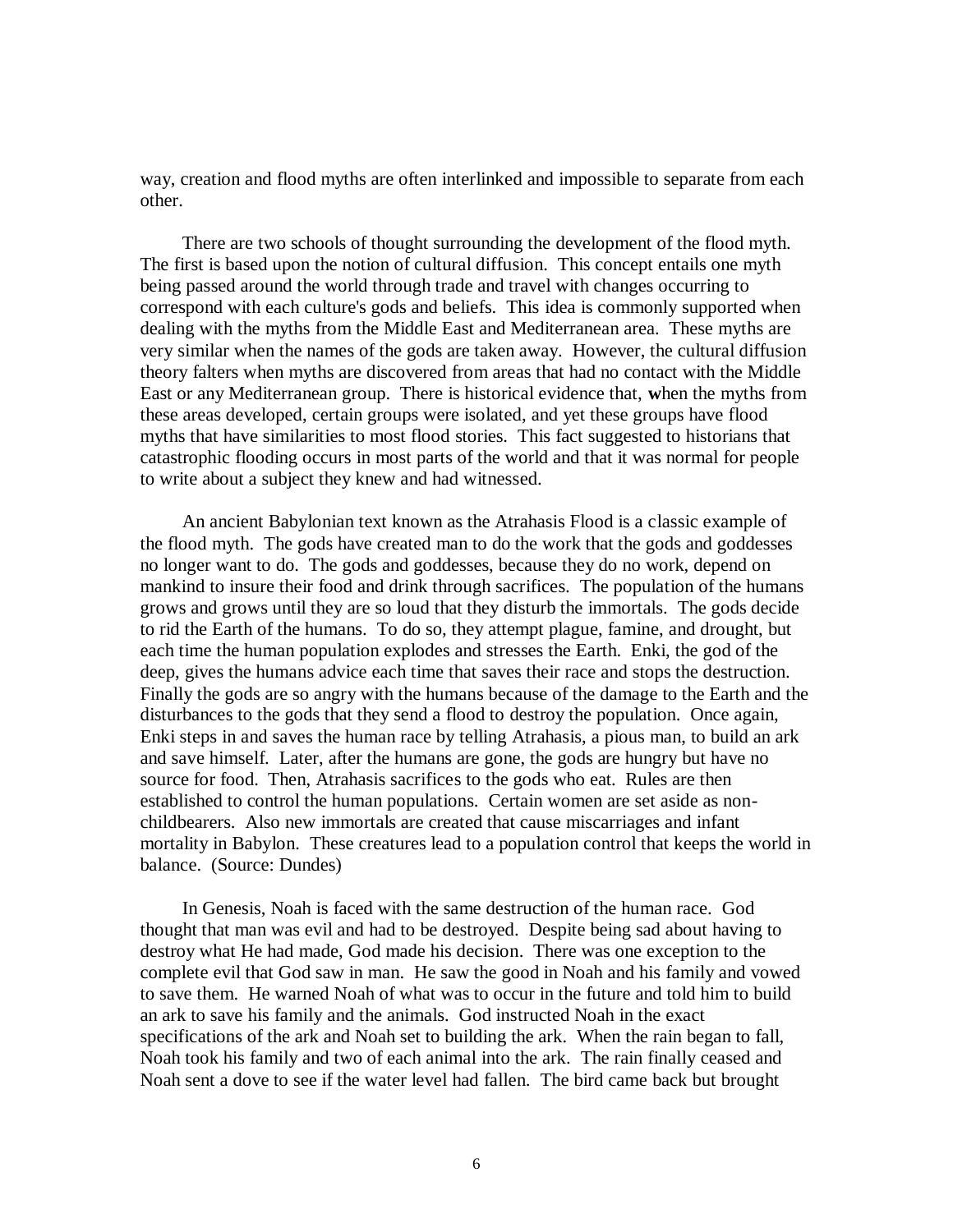nothing. Noah then sent the bird out a second time and this time the dove brought back an olive branch, signifying the end of the flooding.

Noah and his family left the ark, and God made a vow to never flood the Earth in such a destructive way. God said that evil exists in mankind and that never will all the creatures of the Earth be killed in such a destructive way. God sealed this vow with a rainbow to signify the promise He made to man. Noah's sons now had the task of reestablishing the world as they knew it. The story goes on to say that Noah's sons repopulated the world with their descendants. Their children and their children's children are listed as the great societies that were in existence at the time of the biblical tradition, for example Cush, Canaan, Raamah, Babylon, etc. (Source: the Bible)

The Roman poet Ovid retells the flood myth in Metamorphoses. The tale of Philemon and Baucis is a prime example of the destruction of humans with two godhonoring people, a man and a woman, surviving. The story takes place in Phrygia**,** in Asia Minor. Two strangers were in Phrygia and had been turned away from many houses. It was the Middle East tradition to take in strangers and offer them a meal and shelter. This custom was, and is still today, followed throughout the Middle Eastern area. The two strangers continued in their search for shelter, when they happened upon the home of Philemon and Baucis. The elderly couple was poor and barely had enough food for themselves; however, they offered the strangers a full meal using all that they had in the house. The two strangers then revealed themselves as Juppiter and Mercury. The gods decreed that because of the inhospitable reception by those in the region, the area must be punished. The entire area was flooded, barring the house of Philemon and Baucis, which was spared because of the couple's goodness. Their house was changed into a temple with the couple becoming the priest and priestess. When they died, they became two entwined trees with their trunks meshed together for eternity.

This story does not have the entire world destroyed by a great flood, as many flood myths do. In contrast, only a small region was deemed evil enough to destroy. The myth is specific to the region that is flooded. This myth stresses the importance of the custom to respect strangers and serve them in the house as one would want to be served if on the road. Gods and goddesses traveling the earth in human form testing humans was a common theme in ancient mythologies. (Source: Dundes)

In Mesoamerica, the Aztec culture includes a destructive flood myth, but it has a twist on the survivors. The Aztecs believed that earth was created in cycles and each cycle was called a sun. In the fourth sun, earth is flooded and mankind is changed into fish. The exception are Tata and his wife, Nene, who are saved from the flood by hiding in a hollow tree. When the floodwater recedes, Tata and Nene come out of their hiding and are hungry. They begin to cook the fish (the other humans) and eat them. This so angers the gods that Tata and Nene are transformed into dogs and their heads are switched to their rear. After the floods, Tezcatlipoca and Quetzalcoatl, the gods who helped to destroy the earth during the four suns, began to rebuild the earth and the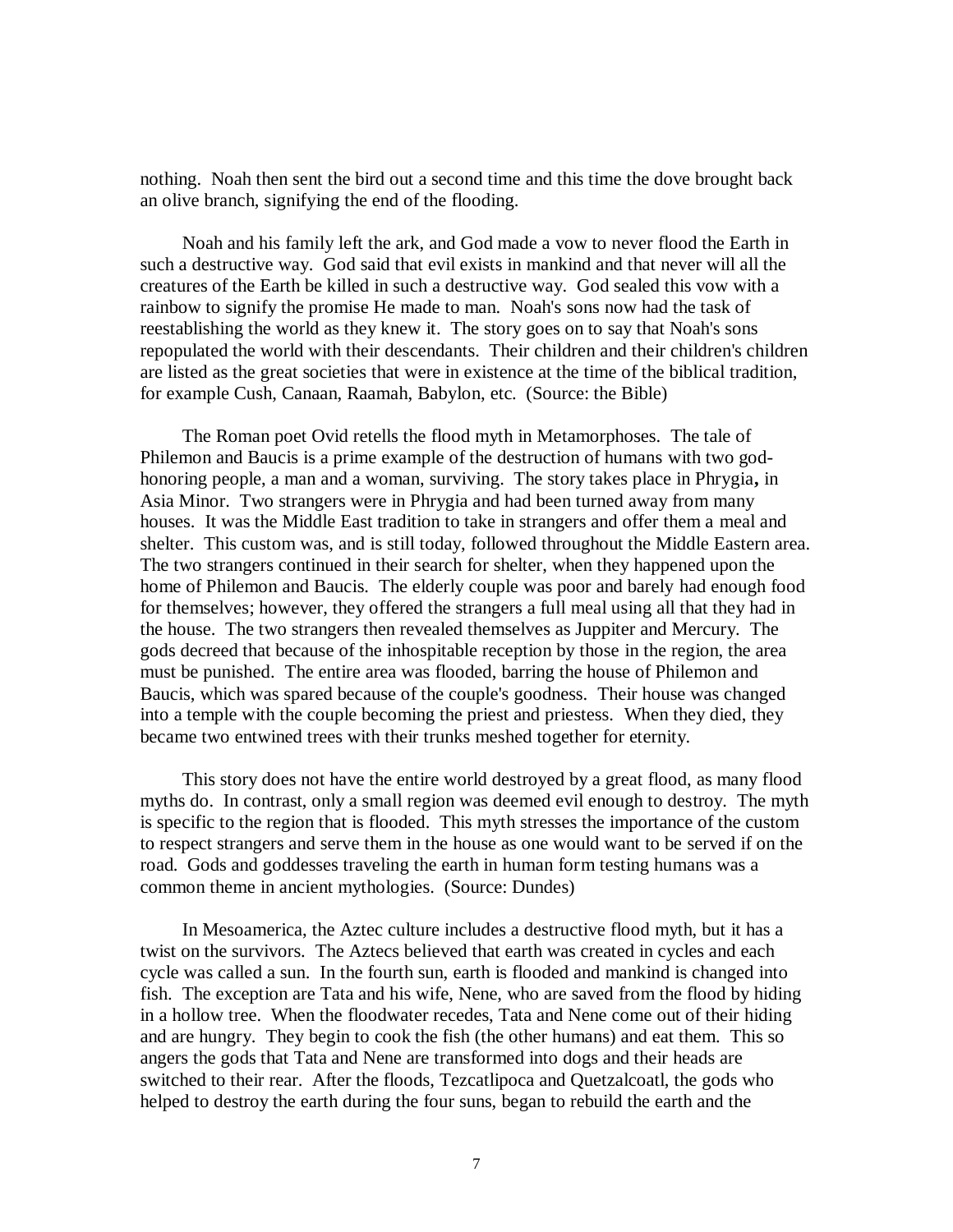heavens. They created supports for the heavens by chopping up the dual-sexed Tlaltecuhtli, The Earth Lord, then they decreed that all plants needed to support human life would come from Tlaltecuhtli. People were created from the bones of the fish-people from the fourth sun. These bones were mixed with blood from the gods and the present human race was born. (Source: Taube)

India also has a version of the flood myth. As in many flood myths, a male and a female are warned of an imminent disaster. In the Indian myth, a woman goes to get water from the river. A fish warns her to take her brother, some pumpkin seeds, and a rooster and build a cage. As the water begins to fall, the girl and her brother, with the seeds and the bird, climbed into the cage. When the floods covered the earth, the god Bhagwan, after being told by the rooster, realized that at least one human was alive. Bhagwan found the girl and her brother and asked her who told her to hide; she replied that the fish had warned her. The fish was called and lied at first. He eventually confessed to warning the girl, but his punishment was to have his tongue cut out. Fish no longer could talk, and leeches grew out of the tongue. The girl and the boy were married, and they began the human race that is in existence today. Unlike other flood myths, the reason for the flood is not known. All that is known is that the flood came and destroyed the human race except for the girl and the boy.

#### *c) Twins and Brothers*

Twins and brothers hold a special place in mythology. Many cultures have at least one story describing the relationships between brothers. Some of these brothers are immortals and some are mortals. In some cultures they are twins, while in others the relationship is between brothers of different ages. Often the twins or brothers are regarded with respect and honored, while in a few stories, twins are regarded with fear and sometimes are said to have been separated or killed at birth.

The twin and brother myths usually follow one of two story lines. The first plot involves two brothers who are at odds with each other. They fight over everything and never agree. They are usually jealous of each other, and in some myths one kills the other in a fit of rage. These stories represent the struggle of power in society and the need for a single leader. The struggling brothers may also represent a change in society. When a culture moves from one type of government or economic system to another, a brother story often develops with the brother representing the new society killing the brother of the old system. The second type of brother myth involves the complementary brothers. These brothers work together, often as one. When the two are together, they form a complete and strong bond. A number of ancient myths assign to one brother the functions of a lower class and to the other the traits of a superior or ruling class. These brothers represent the need in society for different skills.

In the Hebrew Bible, Cain and Abel are an example of the classic brother story. Cain and Abel were born to Adam and Eve. Cain became a farmer, and Abel was a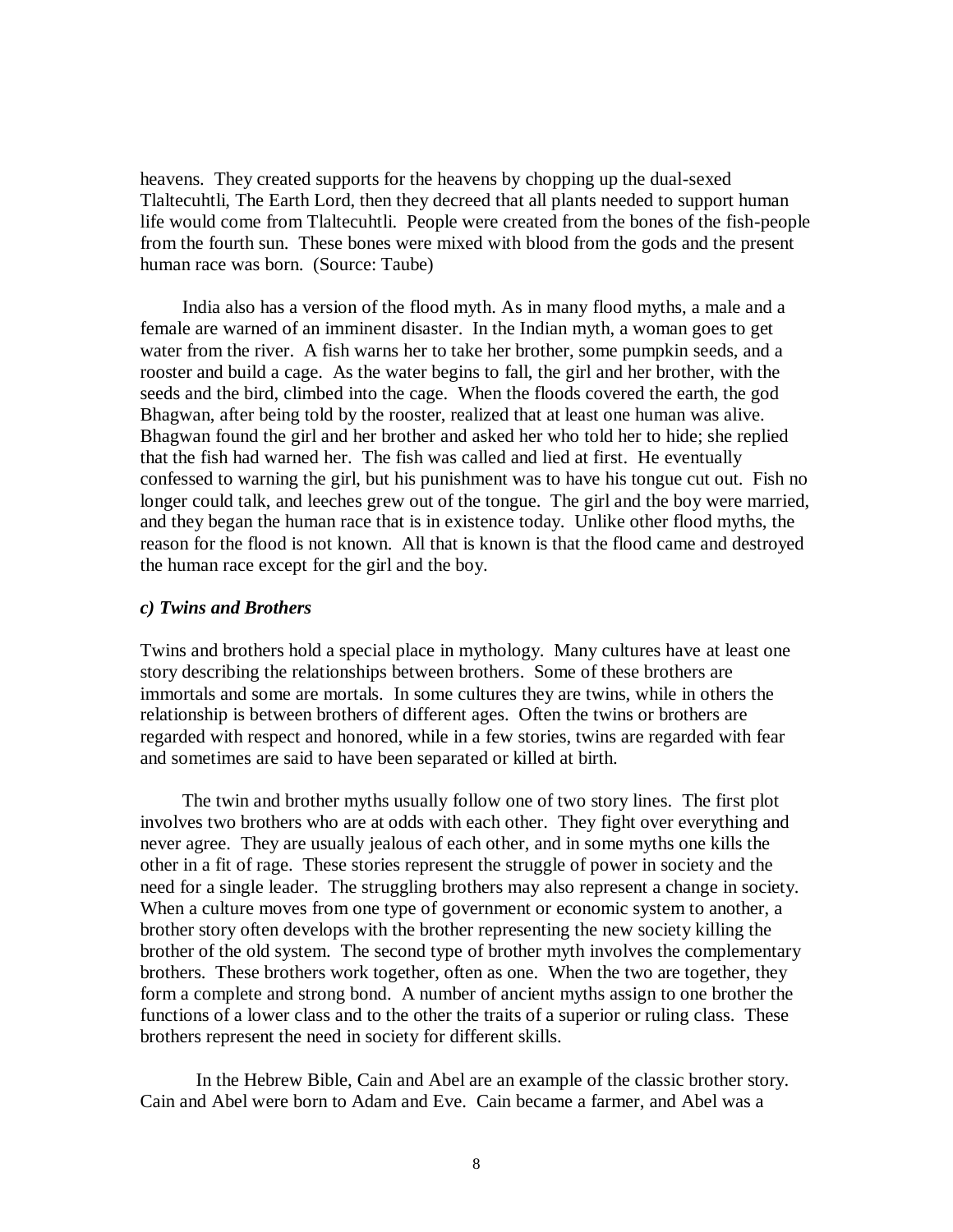sheepherder. Cain and Abel each took their goods to the altar and sacrificed them to God. God ignored Cain's offering, but accepted the sheep. Cain was distressed about this, but God just told Cain to watch out for sin. Cain's jealousy became too great to control, so he took Abel out into the fields and killed him. God came to Cain and asked about Abel, but Cain lied and said that he did not know where he was. Cain was punished by becoming a nomad, but he was also protected by God. Cain settled in the land of Nod.

A similar story is found in Rome's myth of foundation. Romulus and Remus are the twins who were suckled by a she-wolf and founded the city of Rome. The twins were the sons of Rhea Silvia and the god Mars. The twins were put in a basket and sent down river where they ran ashore and were rescued by a she-wolf. They grew up and joined a "Robin Hood" type band of youths. They would steal from the robbers and give the money to the poor. The city of Alba was overcrowded, so the twins decided to found their own city. The two began to fight over who would found the city and name it. They fought about who was the most important and strongest. Romulus killed Remus.

There are two stories regarding the killing of Remus. The first story tells that the arguments get so bad the twins turn to augury. Remus and Romulus each go to one of the seven hills around Rome. Remus sees six vultures, then Romulus sees twelve. Remus claims power because he saw the sign first. Romulus believes that more vultures signalled his power. The two fight and Remus is slaughtered. The second story says that Remus made fun of Romulus' half-built walls and jumped over them. Romulus got so mad that he killed Remus and declared that no one would ever cross the walls again. Romulus is credited with founding Rome.

Osiris and Seth, from Egyptian mythology, are another example of sibling rivalry. Osiris is the god of the underworld, but he is also the god of fertility, resurrection, and vegetation. His brother, Seth, is the god of chaos, hostility, evil, the desert, wars, and storms. Osiris represents rebirth and growth, while Seth represents destruction. Seth puts Osiris in a trunk and throws it in the Nile River. The trunk washes onto the shore and into a tree. Isis, Osiris's wife, finds the trunk, but Seth steals the body and cuts it into small pieces which are scattered throughout Egypt. Isis once again comes to the rescue and finds all of the pieces. She cries so much, that Ra, the sun god and head of the Egyptian gods, has pity on Osiris and Isis. Isis mummifies Osiris, and he is brought back to life. He cannot live in the land of the living, however, and has to reside in the underworld where he is king. Osiris also serves as the judge of the souls of the dead.

In the Americas, twins were often viewed with fear because of their connection to the gods of the creation. Twins are often found in the creation myths of the Mesoamericans. There are two sets of twins involved in the Mayan Popul Vuh. Hun Hunahpu and Vucub Hunahpu are the older twins in the story. Hun Hunahpu had two sons named Hun Batz and Hun Chouen; he also had twins by Xquic named Xbalanque and Hunahpu. Hun Hunahpu and Vucub Hunahpu liked to play a ballgame common in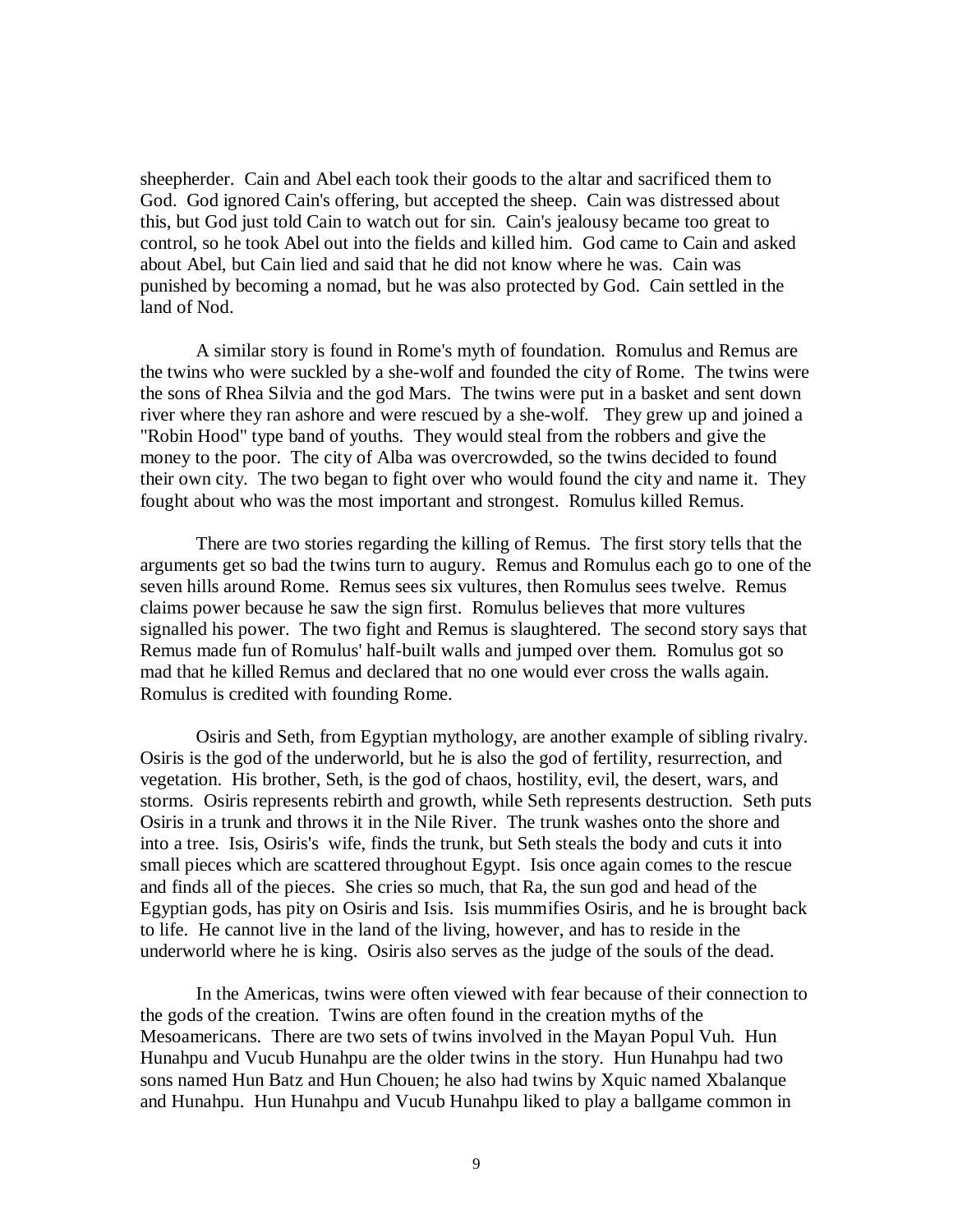Mayan society, but the game was loud and upset Hun Came and Vucub Came, who represent death. The later pair challenged the former pair to a game. Hun Hunahpu and Vucub Hunahpu went into the netherworld to play the game with Hun Came and Vucub Came, where they were humiliated by the demons of the underworld. They were tricked and killed by the underworld demons.

The second set of twins did not get along with Hun Hunahpu's older sons. The older sons stole the twins' game until finally the younger sons tricked the older ones. They came back from hunting one day and said their game was at the top of a tree. The older brothers went to get the game, but the trees grew and they could not get down. They asked for help, and the twins told them to hold their loincloths down. The loincloths became tails and the older twins monkeys.

Hunahpu and Xbalanque were known for their use of trickery to overcome their enemies. The twins were famous for using their tricks to overpower and kill Vucub Caquix, the monster bird. The twins used their cunning to overcome the demons of the underworld, who were angered by the noise from the young twins' ballgame. Just as their father had done, Hunahpu and Xbalanque went into the underworld to play their game. The twins had sent spies in, however, and found the secrets to surviving the underworld. The twins killed a dog and a man and brought them back to life. Hun Came and Vucub Came were so impressed that they told the twins to kill them and bring them back. The twins agreed and killed one of the death gods, but they did not bring him back to life. The other god bowed in defeat to the twins. Hunahpu and Xbalanque became the sun and the moon. (Source: Taube)

The last brother plot is another myth of the Americas. The Navajos tell a story about Monster-Slayer and Child-of the-Water. When man was first created, earth was occupied by man-eating creatures and huge animals. These creatures attacked the humans, and the population was shrinking. White-Shell Woman was born from the earth and the sky. She lived on earth at the foot of a mountain. She became pregnant by the sun and water, and she gave birth to twins. They grew quickly and were full-grown in days. The boys wandered off one day to find their father; the Wind told the boys that their father was the Sun. They got help from people along the way and eventually met their father. At first the Sun did not believe they were his children, but after a series of tests, he agreed they must be. He gave them weapons they would need for their lives. They returned to earth and destroyed the monsters and creatures that were ravaging the humans. Monster-Slayer and Child-of the-Water worked together in their attacks against the monsters and destroyed them with ease. (Source: Bierhorst)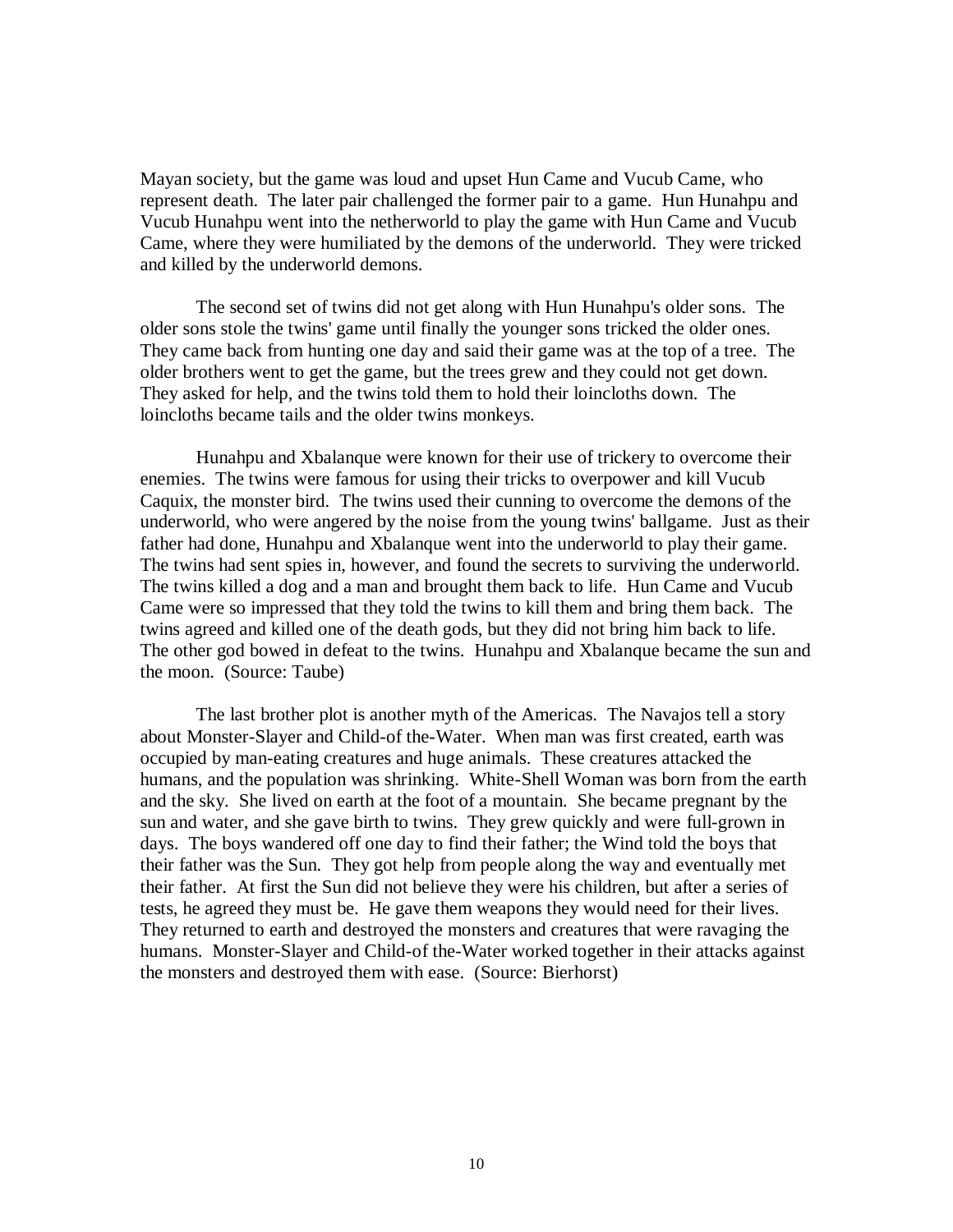# **LESSON PLANS**

# **Lesson Plan Number One**

This lesson is useful as introduction to the mythology unit. It is important that the students be able to read and comprehend the stories that are given to them. If the students are just given the myths with no prior knowledge of how to decipher them, then later they will not have the tools to do the comparisons. I have found that working with the first myth as a class gives good results.

# *Objectives*:

The students will be able to

-read and comprehend the myth -orally explain the main idea of the myth -orally describe the underlying meaning of the myth -use the printed material to support their conclusions

*Materials Needed*: The only materials needed for this project are an overhead projector or chalkboard and a class-set of the story of Demeter and Persephone. This story is available on the Perseus website (*Homeric Hymn to Demeter)* or in *Demeter and Persephone*, by Penelope Proddow.

*Pre-Lesson*: The students need to have a basic knowledge of the Olympian Gods and how they came into power. The students should be provided with a family tree of the Greek gods and goddesses and their mortal offspring. This will help with future lessons as well. A copy of the Greek mythological family tree can be found in *Apollo and Daphne: Masterpieces of Mythology* retold by Antonia Barber.

*Lesson*: Read the story aloud in class. The story can be read by the students or by the teacher.

-On the overhead or the chalkboard, list the plot line.

-Then discuss the meanings of each section. The students should give the input for the teacher to write. The following topics can be discussed:

1- Persephone's birth from Zeus and Demeter

2- Hades' abduction of Persephone and his claim that since he got the underworld as his domain, he should be rewarded with Persephone 3- Demeter's search for Persephone and the effects on vegetation during

this time

4- Persephone's eating of the pomegranate seeds and it consequences

5- The compromise between Demeter and Hades in which Persephone spent six months with Demeter in the land of the living and six months with Hades in the underworld

6- The Greek explanation of the growing season and the dormant season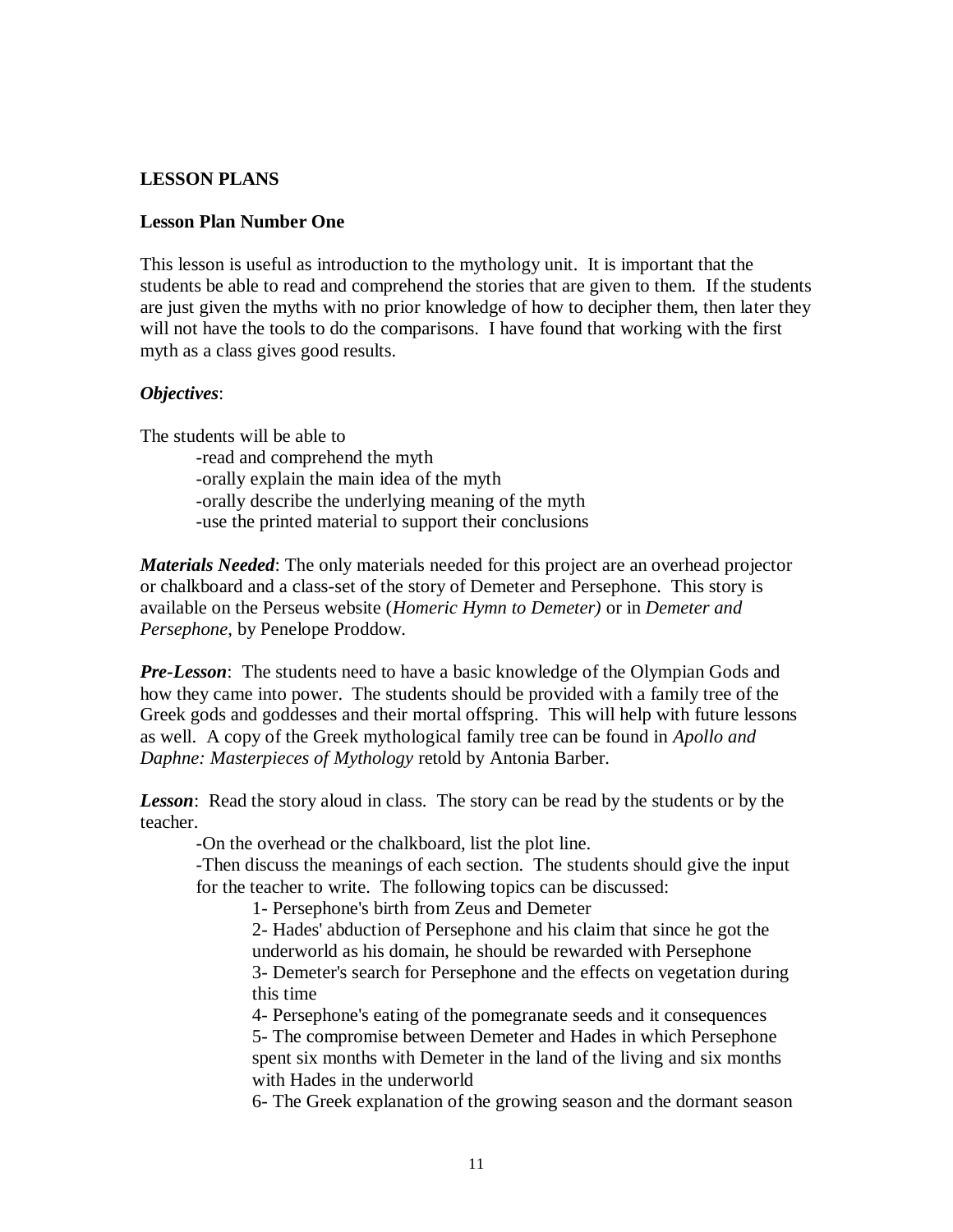The students should be encouraged to use the story as a basis for their ideas. They should be able to point out the places in the myth that support their conclusions.

# **Lesson Number Two**

This lesson is a student-centered, cooperative activity. The class is broken into groups of three or four. The purpose for this assignment is to have the students summarize and interpret the myths themselves. The final outcome can be in several different forms.

# *Objectives*:

The students will be able to

- demonstrate their skills at interpreting myths from around the world.
- relate a myth to the class in a variety of methods.
- work cooperatively with group members, distributing labor equally among all members.

# *Materials Needed*:

Each group will need a different myth to analyze. The students will also need to be provided art supplies, such as markers, crayons, paper plates, socks, colored-paper, scissors, and glue. Some myths that work well in this assignment are Apollo and Daphne, Pandora's Box, Daedalus and Icarus, Arachne and Athena, King Midas, and Orion. These stories are not hard to read or comprehend. They are fairly visual and are easy to portray on paper or aloud.

#### *Lesson:*

The class is broken into groups of three or four and each group given a copy of a myth. No two groups should have the same myth. The students will analyze the myths in the groups. They will then decide whether to draw a comic strip of their myth or act the myth out in front of the class. Either way, the myth will be presented to the class and all group members must work on the art project. The comic strips that some students will opt to do must have multiple frames and they should be in color. The students who act out the play should have a written script and masks. The students should have the plot covered in the play or comic strip; however, after their presentation, they should explain their analyses of the myths (i.e. why were they told, what did they explain, what behavior did they encourage or discourage, etc.).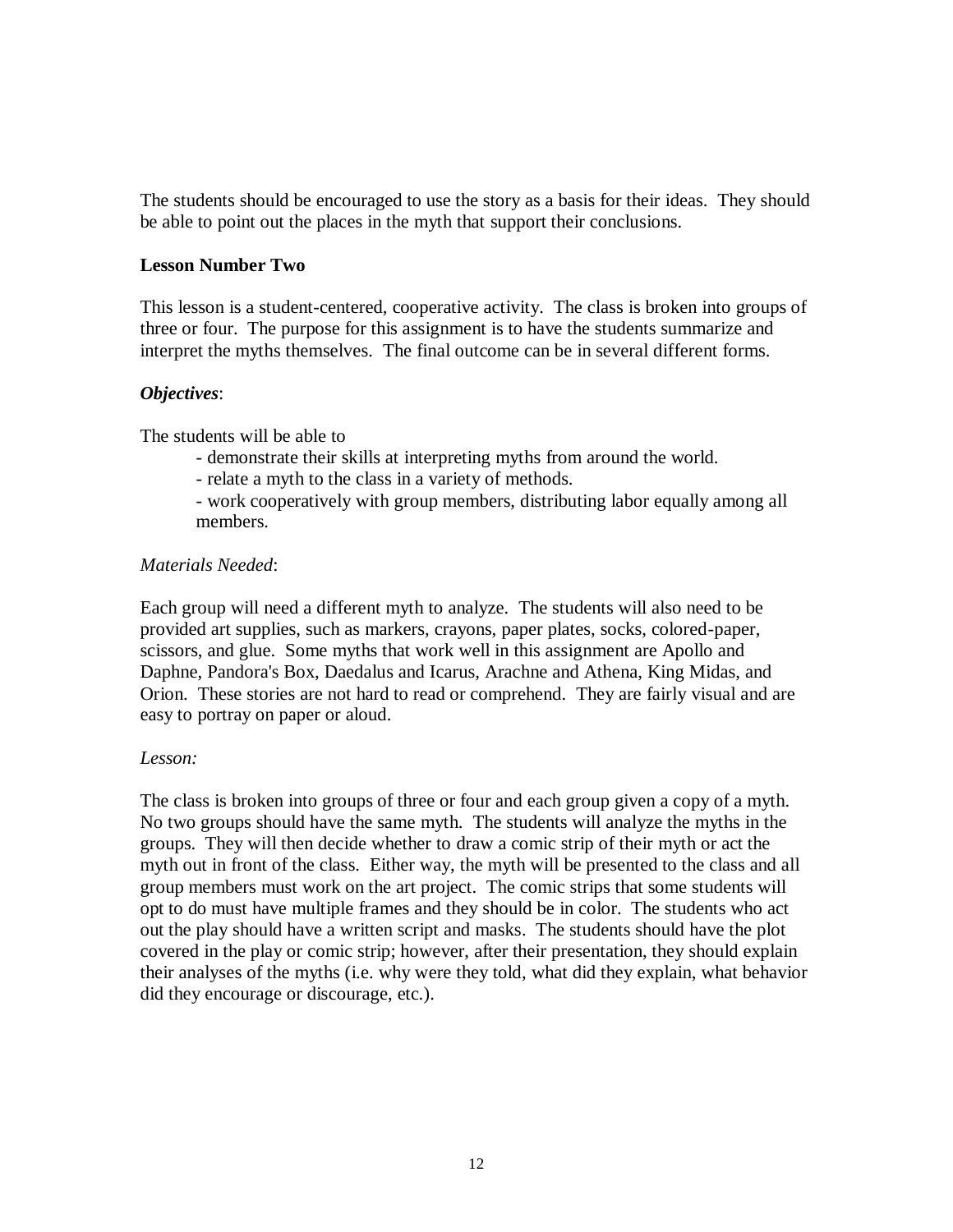# **Lesson Plan Number Three**

This lesson plan is the culmination of the entire unit. Everything builds to this final project that synthesizes the unit and the semester.

# *Objectives:*

The students will be able to

-analyze a myth and support the analysis with quotations -discuss how the history of a region may affect the mythology that develops -compare cultural diffusion with independent development

# *Materials Needed:*

The students should have an opportunity to go to a library or the teacher may bring a variety of mythology books to the classroom. The books should include myths from as many covered cultures as possible. The teacher may also need to have markers, crayons, and construction paper (for the cover sheets).

# *Lesson*:

This is a major project that the students should do primarily outside the classroom. The teacher should spend one or two days on the project in class. The project can be used as a summary of the semester and as the essay portion of a final. The project begins with the students picking three to four myths from one of the above sections. Each myth should be from a different area of the world. Next, the student will read the myths and write a summary of the plot of each one. The student will write a short analysis for each story, then a comparison of the three or four stories. The comparison should include similarities and differences. The assignment also includes a one page summary of the history of each culture to which the myths selected pertain. The student should draw a cover sheet that illustrates one of the stories included inside. Lastly, the student should have a table of contents and a bibliography.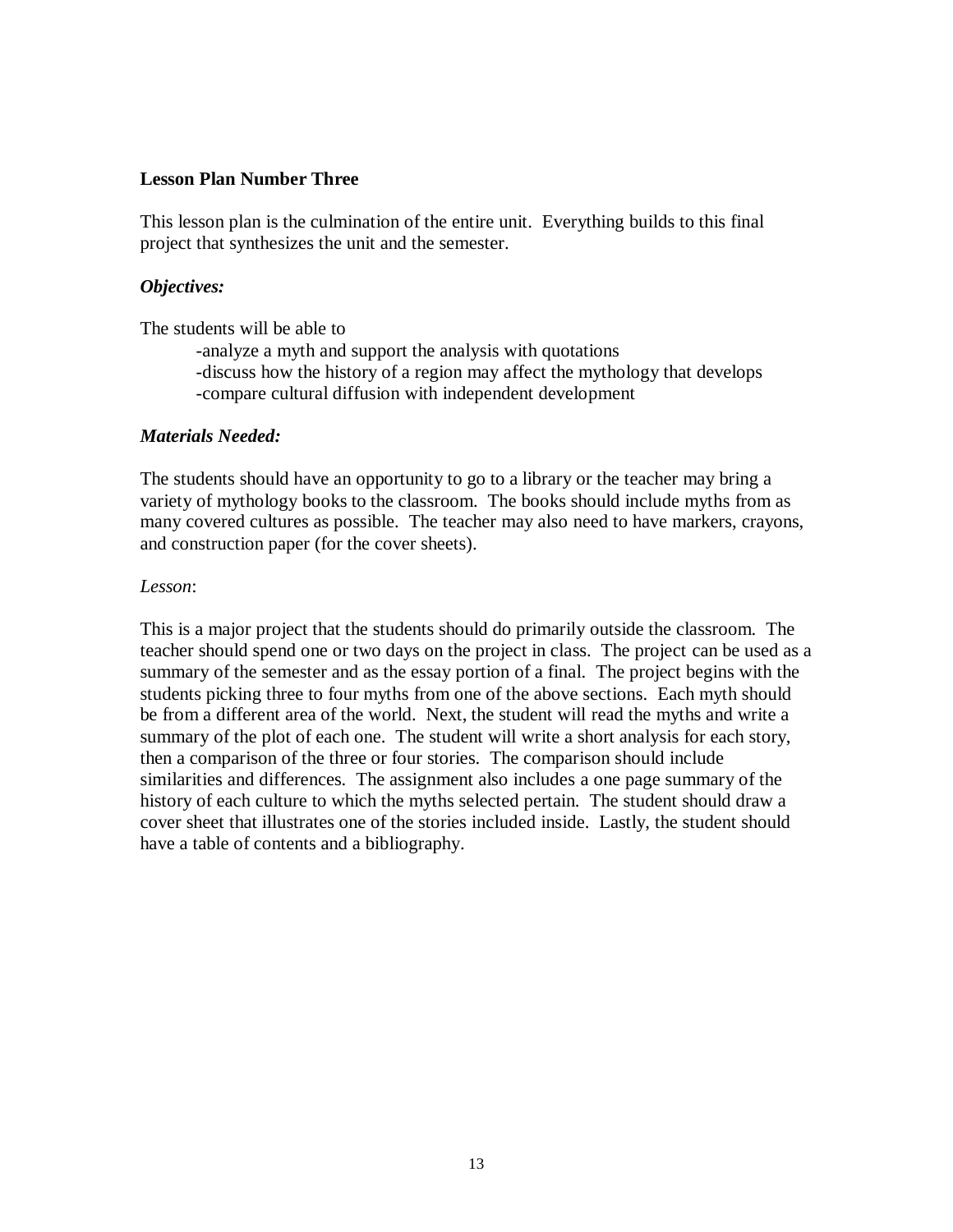# **ANNOTATED BIBLIOGRAPHY**

#### **Teacher Sources**

Bierhorst, John, *The Girl Who Married a Ghost and Other Tales from the North American Indian*, New York, Four Winds Press, 1978.

Bierhorst's book has a wide variety of stories from every area in North America, thus it allows the reader to compare societies within the United States and Canada regions. The stories revolve around each ethnic group and therefore are different depending on the regions.

- Dundes, Alan (ed.). *The Flood Myth*, Berkeley, University of California Press, 1988. Flood mythology is universal, and this book has various essays written about flood myths from around the world. The universality results in a tool for comparison. In many of the essays, the authors give short summaries of the stories and some even quote the entire story. The flood myth can be used both by advanced students and special needs students because of the different reading and synthesis levels of these stories.
- Gardner, Jane F., *Roman Myths*, Austin, University of Texas Press, 1995. This book has a summary of the Roman creation myths. Gardner analyzes in depth the different creation stories of Rome. She also compares Livy's creation myth with Plutarch's story. She explains some of the parallels and where the differences might arise with research into different words. The book is easy to read and yet interesting.

Meyer, Marc Anthony (ed.), *Landmarks of World Civilizations: Volume one from 3500 B.C.E. to 1550 C.E,* Guilford, Connecticut, The Dushkin Publishing Company, 1994. This collection of primary sources assists in cross-cultural comparison. The book includes pieces from Greece, Rome, India, China, South America, and many other regions. Because of the diversity of the selections included and the short length of each, the reader can make a variety of comparisons. This book has several cultures' creation myths.

Perseus: An Evolving Digital Library on the Ancient World <http://www.perseus.tufts.edu> This Internet source is invaluable. It has extensive information on Greek mythology, history, literature, art and architecture, etc. The search engine on this web site is easy to use and pulls from a vast and rich

collection of databases.

Ramanujan, A.K., *A Flowering Tree and Other Oral Tales from India*, ed. by Stuart Blackburn and Alan Dundes, Berkeley, University of California Press, 1997.

This book has folk stories from India. Its main disadvantage is that it does not have an index, but the stories are colorful and interesting.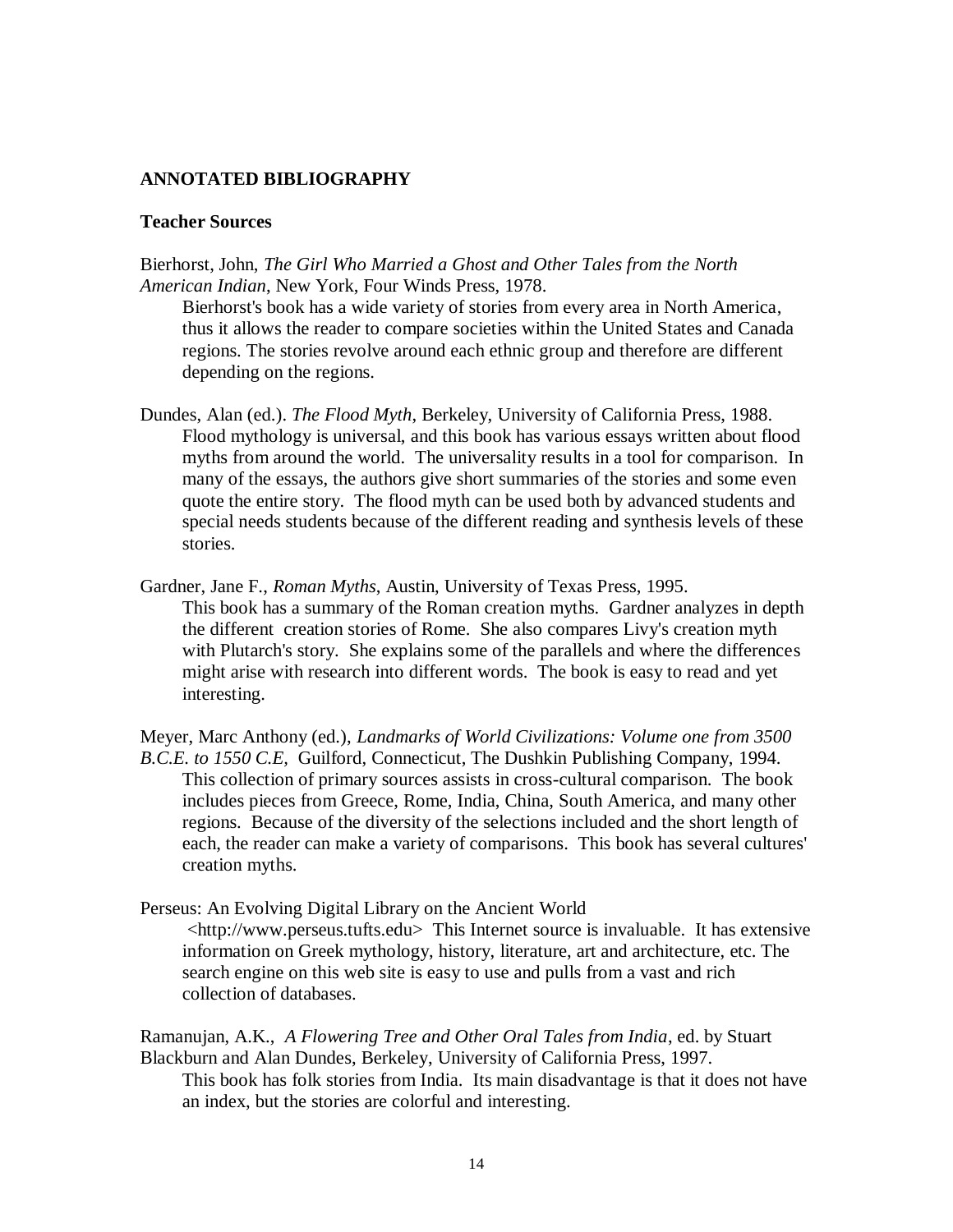*Tanakh: A New Translation of the Holy Scriptures According to the Traditional Hebrew Text*, Philadelphia, The Jewish Publication Society, 1985.

This translation of the Bible is easy to read and uses everyday words that are easily understood. It translates the Hebrew and Aramaic closely without much editorialization. Any other copy of the Bible may be used in its place, if readily available.

Taube, Karl, *Aztec and Maya Myths*, Austin, University of Texas Press, 1994. Taube's book is well organized. It explains the myths well and is easy to comprehend. It has beautiful pictures from Mesoamerica. The stories comprise Aztec, Mayan, and other Mesoamerican tales. The index is extensive.

# **Student Sources**

The following sources, listed above, can easily be used by students who are good readers:

Bierhorst, John, *The Girl Who Married a Ghost and Other Tales from the North American Indian*, New York, Four Winds Press, 1978.

Dundes, Alan (ed.). *The Flood Myth*, Berkeley, University of California Press, 1988.

Gardner, Jane F., *Roman Myths*, Austin, University of Texas Press, 1995.

Perseus: An Evolving Digital Library.

A wonderful opportunity to train students to conduct educated searches on the Internet.

Taube, Karl, *Aztec and Maya Myths*, Austin, University of Texas Press, 1994

#### *Myths Retold For Young Readers*

D'Aulaire, Edgar Parin and Ingrid D'Aulaire, *D'Aulaire's Book of Greek Myths*, New York, Doubleday, 1962.

Penelope Proddow, *Demeter and Persephone*, Illus. Barbara Cooney, New York, Doubleday, 1970.

*Gilgamesh*, trans. and ed. by John Gardner and John Maier, New York, Alfred A. Knopf, 1984.

McCaughrean, Geraldine, *Greek Myths*, Illus. Emma Chichester Clark, New York, Margaret K. McElderberry Books, 1992.